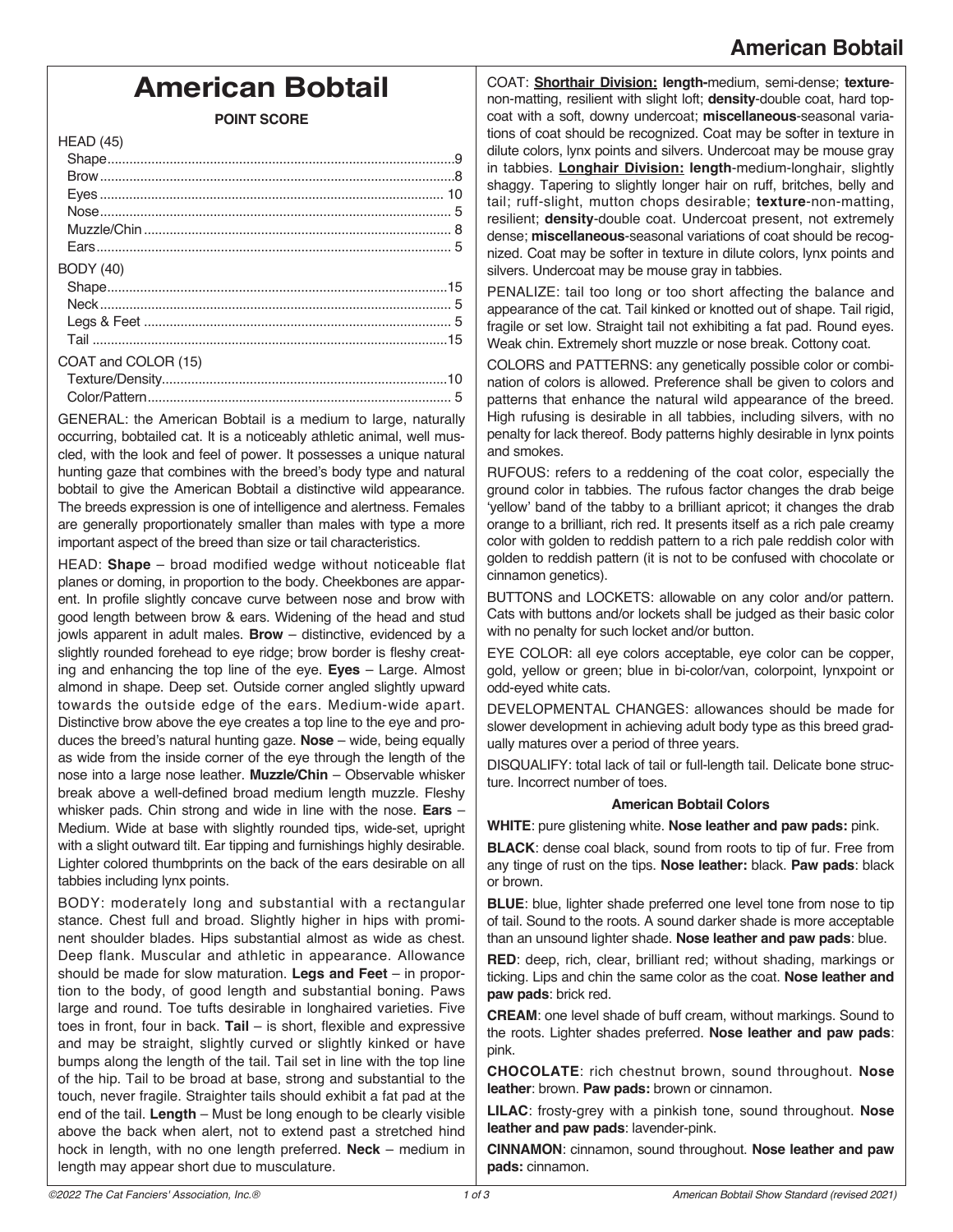**FAWN**: pale pinkish fawn, sound throughout; lighter shades preferred. Nose leather and paw pads: pale fawn.

**SMOKE PATTERN**: white undercoat more deeply tipped with specified marking color. Cat in repose appears to be of marking color. Body pattern desirable with no penalty for lack thereof. In motion the white undercoat is apparent. Points and mask of marking color with narrow band of white at base of hairs next to skin which may be seen only when fur is parted. **Nose leather and paw pads**: appropriate to pattern and marking color (see below).

**BLACK SMOKE: Nose leather and paw pads:** black.

**BLUE SMOKE: Nose leather and paw pads**: blue.

**RED SMOKE (Cameo): Nose leather and paw pads**: rose.

**CHOCOLATE SMOKE: Nose leather and paw pads**: brown or brick.

**LILAC SMOKE: Nose leather and paw pads**: lavender-pink.

**CREAM SMOKE**: **Nose leather and paw pads**: pink.

**TORTOISESHELL SMOKE**: **Nose leather and paw pads:** mottled with pink on nose and paws.

**ALL OTHER SMOKE COLORS:** any other genetically possible solid or parti color with the addition of smoke.

**CLASSIC TABBY PATTERN:** markings dense, clearly defined, and broad. Legs evenly barred with bracelets coming up to meet the body markings. Several unbroken necklaces on neck and upper chest, the more the better. Frown marks on forehead form an intricate letter "M." Unbroken line runs back from outer corner of eye. Swirls on cheeks. Vertical lines over back of head extend to shoulder markings which are in the shape of a butterfly with both upper and lower wings distinctly outlined and marked with dots and other various filigree inside outline. Back markings consist of a vertical line down the spine from butterfly to tail with a vertical stripe paralleling it on each side, the three stripes well separated by stripes of the ground color. Large solid blotch on each side to be encircled by one or more unbroken rings and may also contain filigree. Side markings should be the same on both sides. Double vertical rows of buttons on chest and stomach.

**MACKEREL TABBY PATTERN**: markings dense, clearly defined, and all narrow pencillings. Legs evenly barred with narrow bracelets coming up to meet the body markings. Necklaces on neck and chest distinct, like so many chains. Head barred with an "M" on the forehead. Unbroken lines running back from the eyes. Lines running down the head to meet the shoulders. Spine lines run together to form a narrow saddle. Narrow pencillings run around body.

**SPOTTED TABBY PATTERN**: markings on the body to be spotted. The spots can be round, oblong, or rosette-shaped. Any of these are of equal merit but the spots, however shaped or placed, shall be distinct. Body spots may subtly suggest a mackerel or classic pattern but may not be connected and preference given to spots in a random pattern. A dorsal stripe runs the length of the body to the tip of the tail. The stripe is ideally composed of spots. The markings on the face and forehead shall be typically tabby markings. Underside of the body to have "vest buttons." Legs are barred. On the upper chest there are one or more broken necklaces.

**TICKED TABBY PATTERN**: body hairs to be ticked with various shades of marking color and ground color. Lighter underside may show tabby markings. Face and legs must show distinct tabby striping. Cat must have at least one distinct necklace.

**PATCHED TABBY PATTERN**: a patched tabby (torbie) is an established silver, brown, blue, red, cream etc. tabby with patches of red, cream, lavender, fawn, etc. clearly defined on both the body and extremities.

**SILVER TABBY:** ground color, including lips and chin, pale clear silver. Markings dense black. **Nose leather:** brick red. **Paw pads:** black.

**BROWN TABBY**: ground color brilliant coppery brown. Markings dense black. Lips and chin the same shade as the rings around the eyes. Back of leg black from paw to heel. **Nose leather:** brick red. **Paw pads:** black or brown.

**BLUE TABBY**: ground color, including lips and chin, pale bluish ivory. Markings a very deep blue affording a good contrast with ground color. Warm fawn overtones or patina over the whole. **Nose leather:** old rose. **Paw pads**: rose.

**RED TABBY**: ground color red. Markings deep, rich red. Lips and chin red. **Nose leather and paw pads**: brick red.

**CREAM TABBY**: ground color, including lips and chin, very pale cream. Markings buff or cream sufficiently darker than the ground color to afford good contrast but remaining within the dilute color range. **Nose leather and paw pads**: pink.

**CHOCOLATE TABBY:** ground color is warm fawn, markings are rich chestnut brown. **Nose leather:** chestnut, or pink rimmed with chestnut. **Paw pads**: cinnamon.

**CHOCOLATE SILVER TABBY:** ground color, including lips and chin, is silver. Markings rich chestnut. **Nose leather:** chestnut or pink rimmed with chestnut. **Paw pads**: cinnamon.

**LILAC TABBY:** ground color is pale lavender. Markings are a rich lavender, affording a good contrast with ground color. **Nose leather**: lavender, or pink rimmed with lavender. **Paw pads:** lavender-pink.

**LILAC SILVER TABBY**: ground color, including lips and chin, a cold clear silver. Markings sound lavender. **Nose leather:** lavender or pink rimmed with lavender. **Paw pads**: lavender-pink.

**RED SILVER TABBY:** ground color off-white. Markings red. **Nose leather and paw pads**: rose.

**ALL OTHER TABBY COLORS:** tabby pattern and those with silver, with colors and leathers same as for corresponding solid colors.

**TORTOISESHELL**: black mottled or patched with areas of red or shades of red. Presence of several shades of red acceptable.

**BLUE-CREAM**: blue mottled or patched with cream.

**CHOCOLATE TORTOISESHELL**: rich chestnut brown mottled or patched with red or shades of red. Presence of several shades of red acceptable.

**LILAC-CREAM**: lavender mottled or patched with cream.

**ALL OTHER PARTI-COLORS**: any other genetically possible mottled or patched color with areas of red or shades of red. Presence of several shades of red or cream acceptable.

**BI-COLOR**: solid, shaded, smoke, tabby, tortoiseshell, pointed or lynx pointed and white, etc. Cats with no more white than a locket and/or button do not qualify for this color class. Such cats shall be judged in the color class of their basic color with no penalty for such locket and/or button.

**POINTED PATTERN:** body color lighter, with color allowed. Points: mask, ears, legs, tail and feet clearly defined. Mask should not extend over the top of the head. Nose leather and paw pads: appropriate to coat color. The pointed pattern may be combined with ANY other colors (except mink), e.g. lilac-silver point and seal point.

**SEAL POINT**: **Nose leather**: seal or brick red. **Paw pads**: seal.

**BLUE POINT**: **Nose leather:** blue or brick red. **Paw pads**: blue.

**CHOCOLATE POINT**: **Nose leather and paw pads:** cinnamon, or pink rimmed with cinnamon.

**LILAC POINT: Nose leather and paw pads:** lavender pink or pink rimmed with lavender.